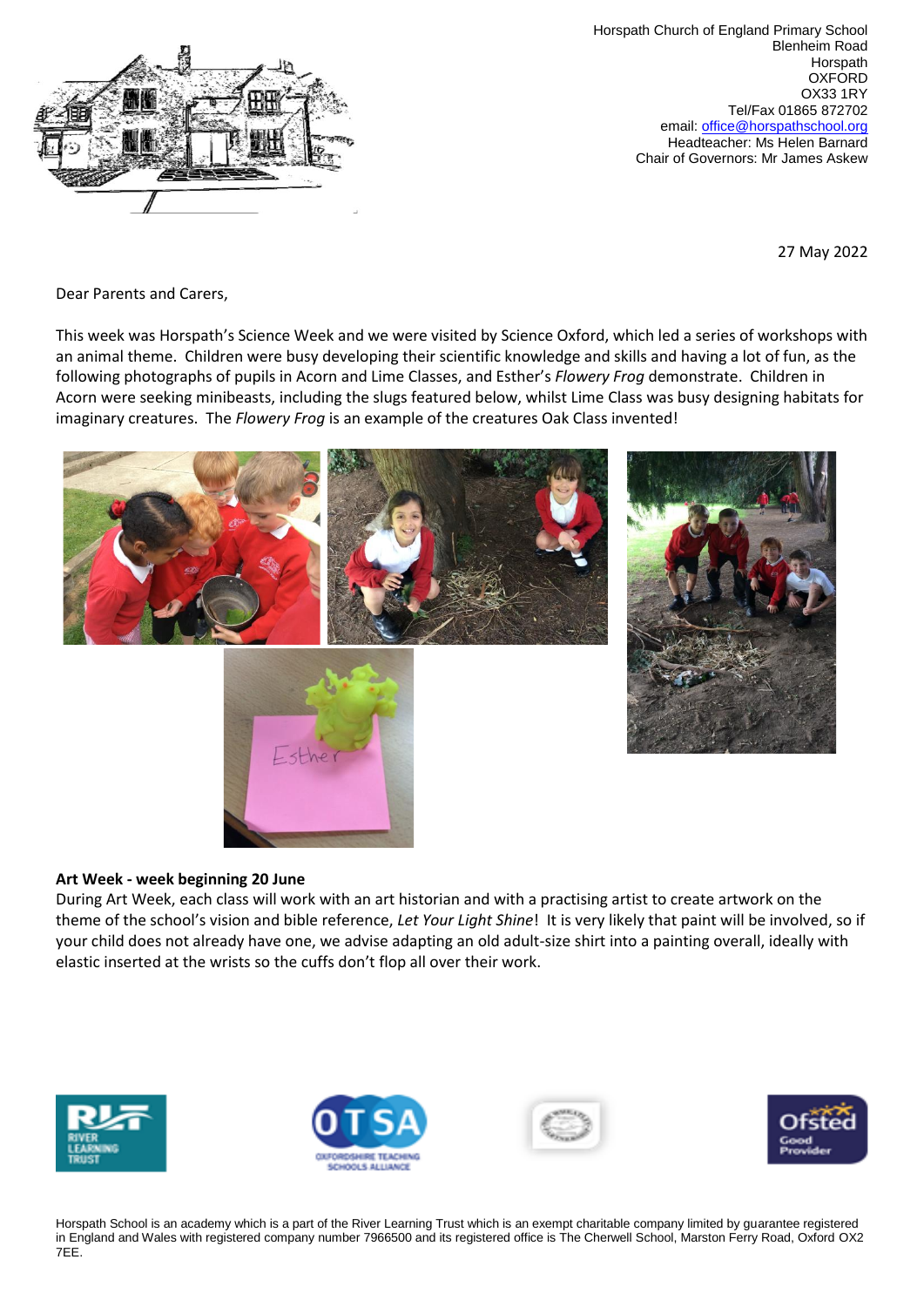

Horspath Church of England Primary School Blenheim Road Horspath **OXFORD** OX33 1RY Tel/Fax 01865 872702 email: [office@horspathschool.org](mailto:office@horspathschool.orgk) Headteacher: Ms Helen Barnard Chair of Governors: Mr James Askew

# **Let Your Light Shine assemblies**

Continuing on the theme of Let Your Light Shine, we have introduced a series of assemblies which allows children to showcase their out-of-school interests and accomplishments. This week we were treated to a fascinating presentation about orienteering by Alexander and Zebedee, who will be competing in the national championships in July. You can see them racing to the finish in a recent competition in the photograph below. Good luck to them both! We are really excited that so many of the children have expressed their interest in participating so many thanks to Alex and Zebedee for having the courage to be the first. Courage is one of our school values.



### **Queen's Platinum Jubilee assembly**

On 16 May, we enjoyed a presentation about the Queen, the Platinum Jubilee and the Green Canopy initiative from Mrs Moira Darlington, one of Oxfordshire's Deputy Lord Lieutenants. Afterwards, she dedicated a specially planted flowering cherry tree, kindly purchased by the school's PTA, to mark the Jubilee celebration, and the children raised three cheers for Her Majesty.













Horspath School is an academy which is a part of the River Learning Trust which is an exempt charitable company limited by guarantee registered in England and Wales with registered company number 7966500 and its registered office is The Cherwell School, Marston Ferry Road, Oxford OX2 7EE.

x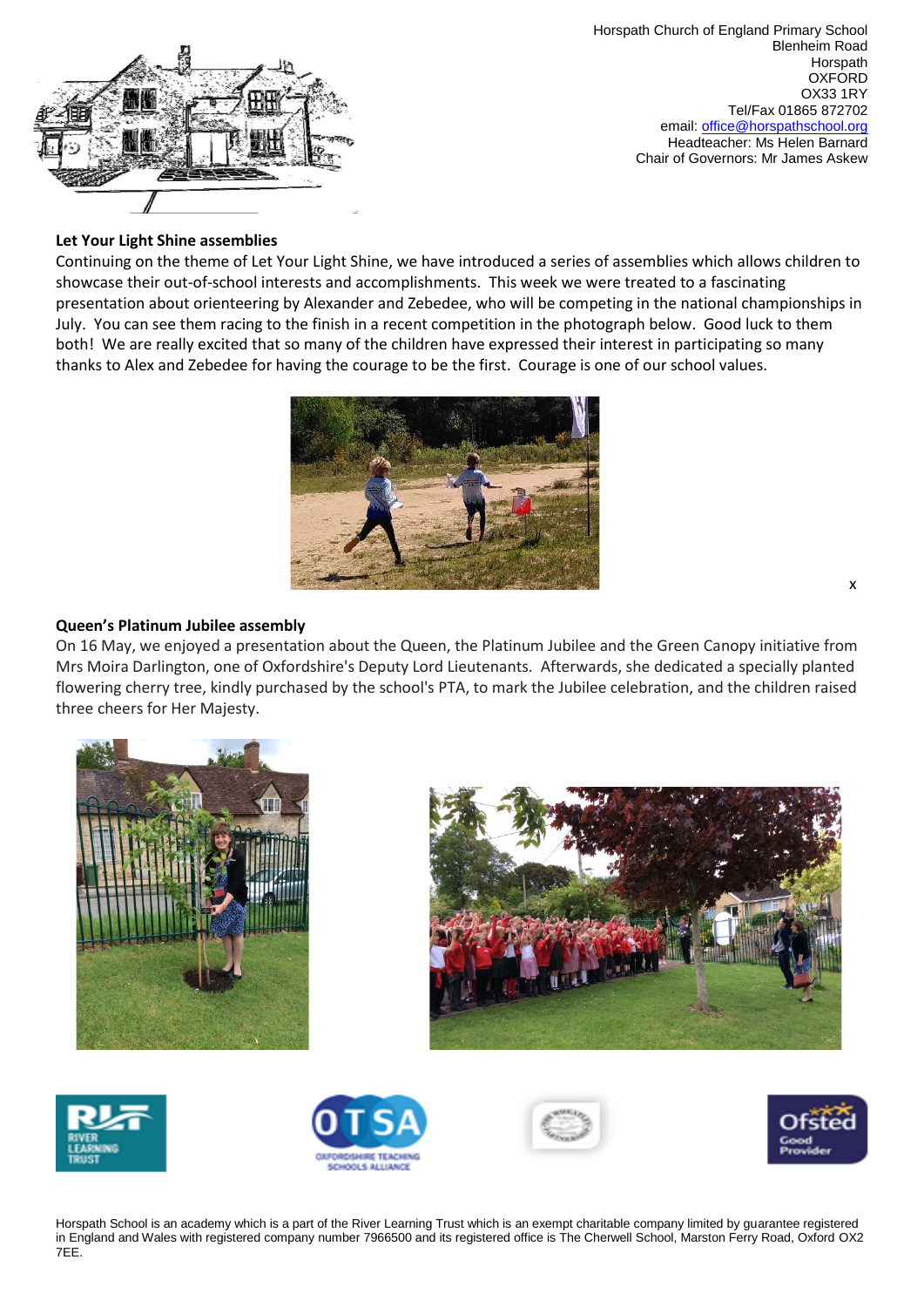

## **After-school activities in Term 6**

We are delighted to offer the following after-school activities after half-term. They are offered to enable children to explore and develop their interests. Please see the relevant posters attached for further details.

Mondays

● Choir for pupils in Beech, Lime, Oak and Willow (3.15 - 4.15)

Tuesdays

● Little Masters Art for pupils in all classes (3.15 - 4.30)

**Thursdays** 

- OCAC Athletics for pupils in Beech, Lime, Oak and Willow (3.15 4.15)
- Chance to Shine Cricket for pupils in Years 4, 5 and 6 (3.15 4.15)

The school office has emailed those families who have already signed up for the cricket sessions to confirm their places.

#### **All Stars Breakfast and After-School Club provided by Horspath Pre-School Nursery**

If you are looking for an opportunity to extend your child's day, either on a regular basis or an ad-hoc basis (dependent on day-to-day availability of places), please consider using All Stars, the childcare provision offered by Horspath Pre-School Nursery. Please see the information attached about All Stars provision in Term 6 and from September. Please also note that All Stars is interested to know if there is demand for Breakfast Club to start at 7.30am and after-school care to end at 5.30pm. All Stars also offers play schemes during school holidays.

**All Stars Summer Play Scheme**

9am - 4pm, Monday 25 July - Friday 5 August Further information can be found here:<https://www.horspathnursery.org.uk/all-stars/>

#### **Second hand uniform**

The PTA will be supporting a second-hand uniform sale after half term. We would appreciate any donations of clean school uniform, school shoes and book bags that you would be prepared to rehome. Please drop off any items in the first week after half term - we will have a plastic crate at the door at drop off. If you have any questions please contact Kathryn Goodliffe.

#### **Homework**

Research shows that homework has a positive impact on learning by enabling pupils to undertake independent learning. Common homework activities tend to be reading, and learning spellings and number facts. These help children to practise and consolidate skills. From September, children at Horspath will start having homework again. Please see the homework guidance attachment for further details and do email the office if you have any questions or comments.







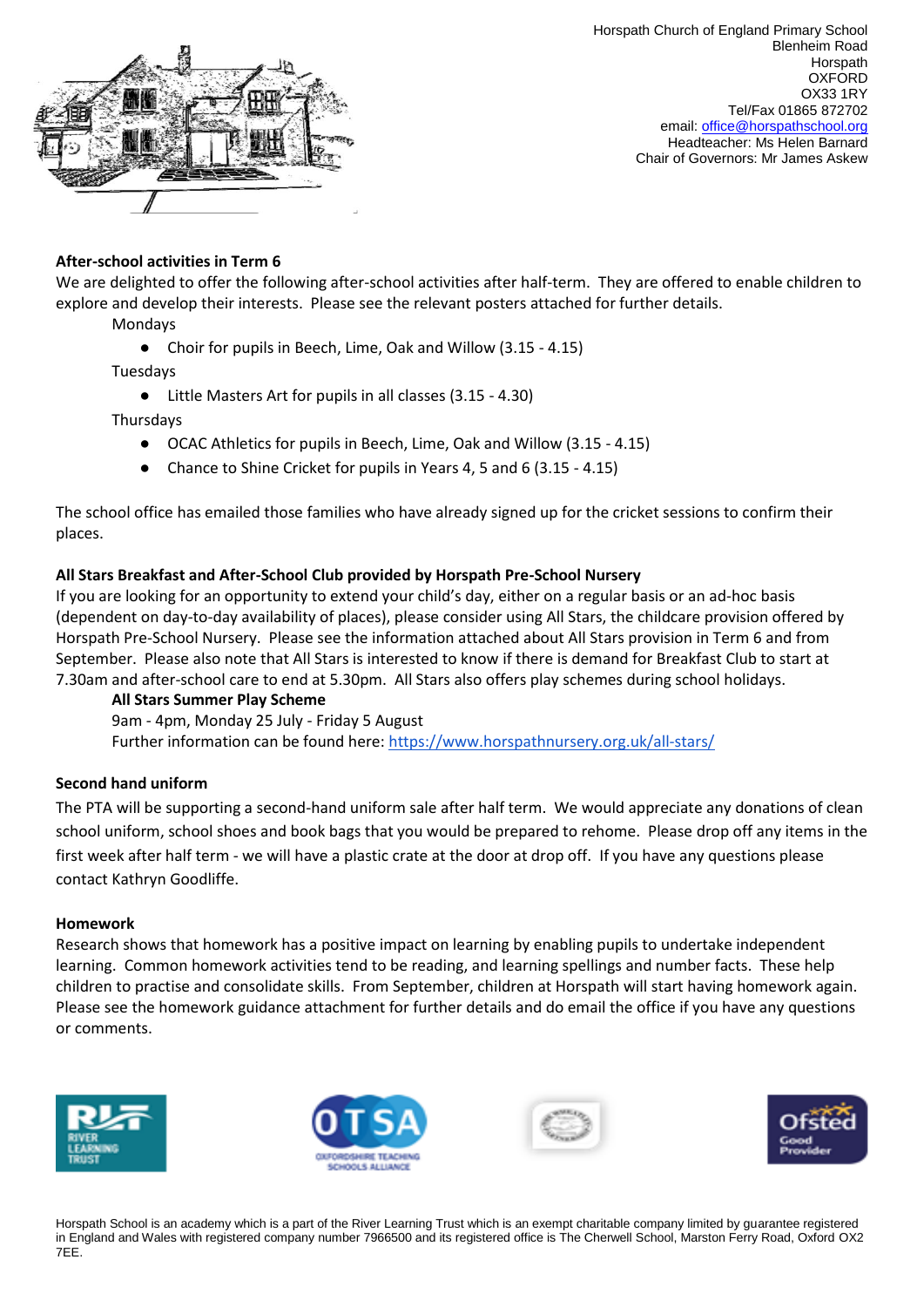

Horspath Church of England Primary School Blenheim Road **Horspath OXFORD** OX33 1RY Tel/Fax 01865 872702 email: [office@horspathschool.org](mailto:office@horspathschool.orgk) Headteacher: Ms Helen Barnard Chair of Governors: Mr James Askew

### **Dates for your diary**

- Monday 30 May Monday 6 June Half-term holiday
- 
- 
- 
- 
- Week commencing 20 June Art Week
- 
- 
- 
- 
- 
- 
- 
- 
- 
- Wednesday 20 July 1.30pm, End of term
- Monday 6 June 2022 2022 2022 2022 Deferred Queen's Platinum Jubilee Bank Holiday ● Tuesday 7 June Beginning of Term 6 2.00-3.00pm, coffee, cake and chat at St Giles' Church ● Tuesday 14 June 19.00-10.00am, coffee, cake and chat at St Giles' Church ● Friday 17 June 2.30pm, Celebration Assembly ● Tuesday 21 June 2.00-3.00pm, coffee, cake and chat at St Giles' Church ● Tuesday 28 June 28 June 2000 10.000 am, coffee, cake and chat at St Giles' Church ● Friday 1 July 2.30pm, Celebration Assembly ● Tuesday 5 July 2.00-3.00pm, coffee, cake and chat at St Giles' Church Week commencing 11 July **Year 5 and 6 production (timings to be confirmed)** ● Tuesday 12 July 9.15am, School Concert 9.00-10.00pm, coffee, cake and chat at St Giles' Church ● Friday 15 July 9.15-11.00am, Sports Day 2.30pm, Celebration Assembly ● *Monday 18 July 9.15-11.00am, Sports Day if 15 July cancelled due to rain* ● Tuesday 19 July 9.30am, Year 6 Leavers' Service 2.00-3.00pm, coffee, cake and chat at St Giles' Church

# **River Learning Trust (RLT) recruitment of a new Trustee**

RLT is a multi-academy trust responsible for 29 schools in Oxfordshire and Swindon (including Horspath) and a school-centred initial teacher training provider. It is looking for a new Trustee and inviting applications from anyone who would like to join the 11 other Board members in taking forward this successful enterprise. Please see the Trustee recruitment letter attached and do pass it on to anyone you consider qualified for the role.

There are many attachments with this newsletter including an invitation from Horspath Hub, which is hosting lots of lovely Jubilee events and an exhibition about Horspath's history. See the list of attachments on the following page.

Have a lovely half-term holiday!

With kind regards,